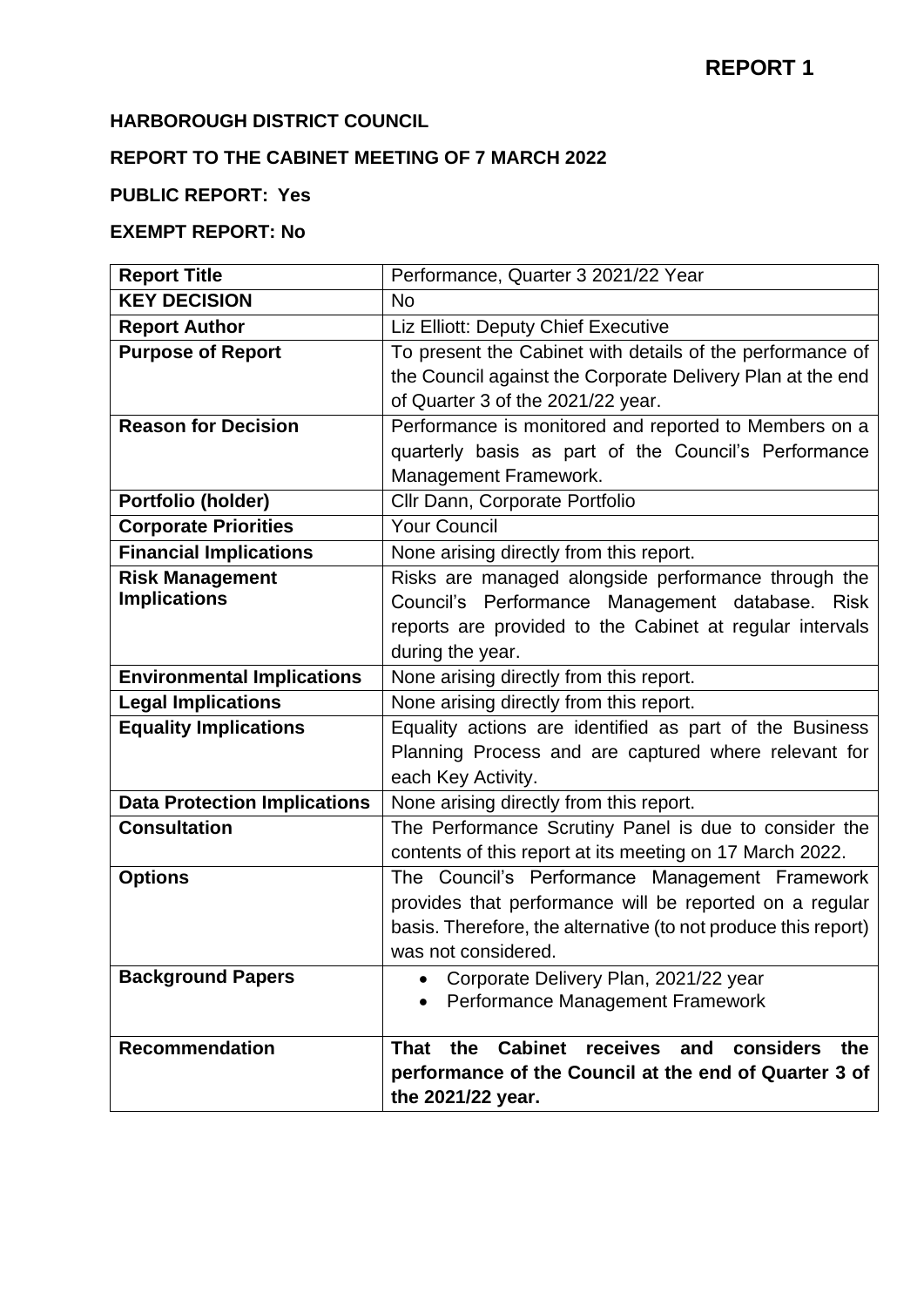## **1. Introduction**

- 1.1 Performance is monitored and reported on to Officers and Members on a quarterly basis as part of the Council's Performance Management Framework. Performance Reports are submitted to both Scrutiny and the Cabinet via quarterly reports.
- 1.2 This report consists of:

## • **Appendix A: Key Activities in Detail**

This contains a performance summary of each of the Key Activities identified in the Corporate Delivery Plan for the 2021/22 year including a status, progress comment and next steps.

## • **Appendix B: Strategic Performance Dashboard**

The Strategic Performance Dashboard consists of the Council's key performance indicators for each priority. It is designed to provide an overview of how the Council is performing. The Council's Performance Management database contains information on a wider range of performance indicators including further indicators from the Corporate Delivery Plan and operational indicators. Exceptions are addressed through one-to-one Portfolio Holder meetings and via the Performance Improvement Board. The status of these items is categorised as: 'Green' (on or better than the set target), 'Amber' (within a tolerance of 5% below the target) or 'Red' (5% or more below target). The Direction of Travel column indicates whether the indicator has changed status since the previous month. Direction of Travel is stated as either 'Better', 'Same' or 'Worse'.

1.3 Officers are required to provide a status of 'Red', 'Amber', 'Green' or 'Complete' for each Key Activity. Definitions of these are as follows:

| <b>Status</b> | <b>Description</b>                                                                                                                        |
|---------------|-------------------------------------------------------------------------------------------------------------------------------------------|
| Red           | Planned actions have not been achieved or have missed<br>their target date. Issues are now impacting on delivery or<br>expected outcomes. |
| Amber         | Most actions completed. Some issues recognised which<br>may impact on the delivery or expected outcomes.                                  |
| Green         | Planned actions completed, project on track. There are no<br>known issues.                                                                |
| Complete      | The project has been completed.                                                                                                           |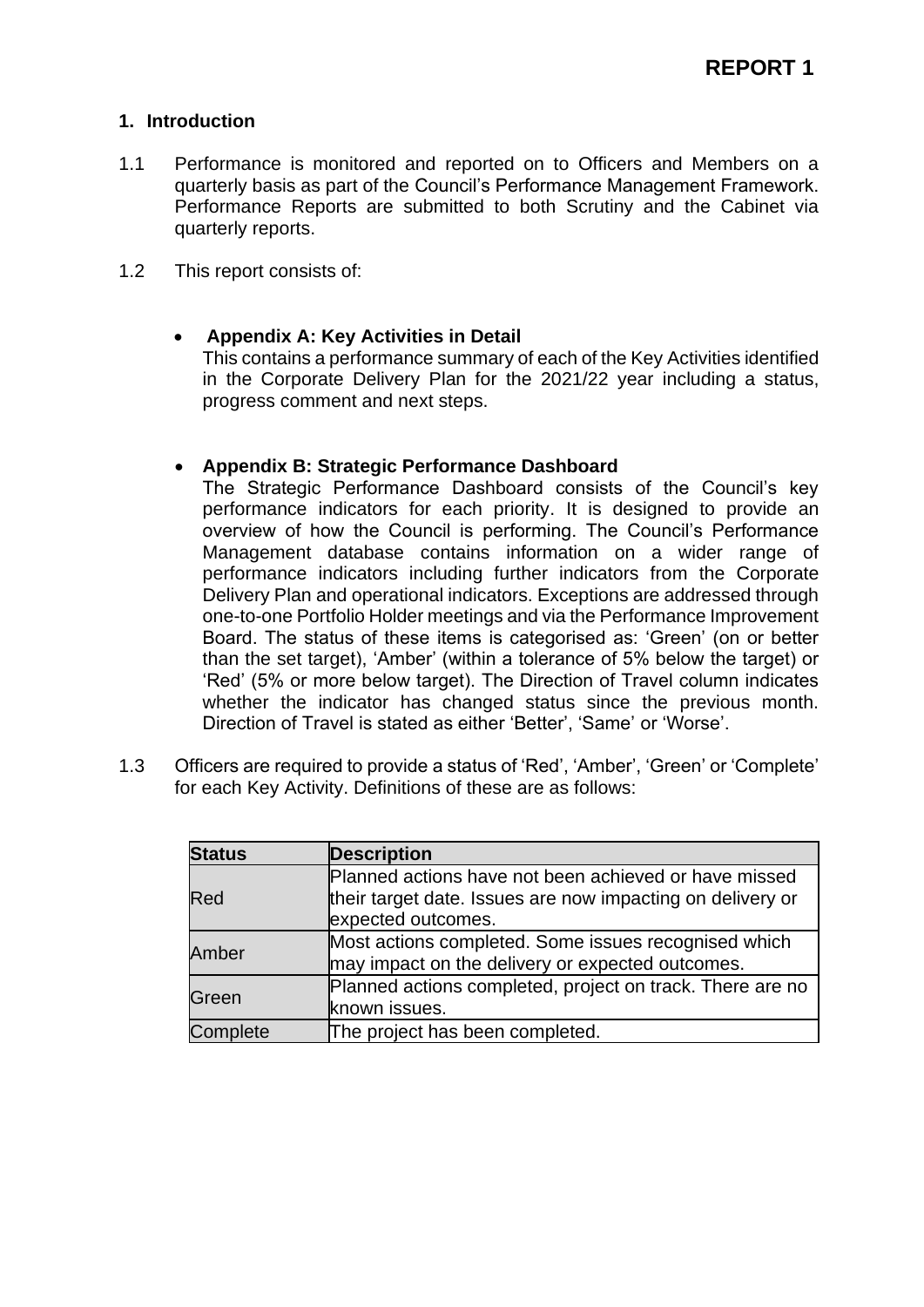## **2. Key Facts**

## 2.1 **Status of Key Activities (as shown in Appendix A)**

Figure 1 below shows the status of all 34 Key Activities at the end of Quarter 3 of the 2021/22 year. 1 (2.9%) Key Activity was completed. 30 (88.2%) Key Activities had a status of Green. 2 (5.9%) Key Activities had Amber status. 1 (2.9%) Key Activity was classed as Red status.



**Figure 1 Status of Key Activities, End of Quarter 3 of the 2021/22 year**

## 2.3 **Performance Improvement Board (PIB)**

During Quarter 3 of the 2021/22 year, meetings of the PIB were primarily concerned with assessing Team Plans and challenging actions and targets within them.

#### 2.4 **Exceptions**

The following key performance indicators on the Strategic Performance Dashboard, as shown in Appendix B, were Red status at the end of Quarter 3 of the 2021/22 year.

#### 2.4.1 **Number of new affordable housing completions during the year**

End of Quarter 3 status = Red

#### **Comments**

29 affordable housing units were completed during Quarter 3 of the 2021/22 year. The target for Quarter 3 was 45 units. The target for the end of the year is 179 units. It is anticipated that, as construction activity increases during the